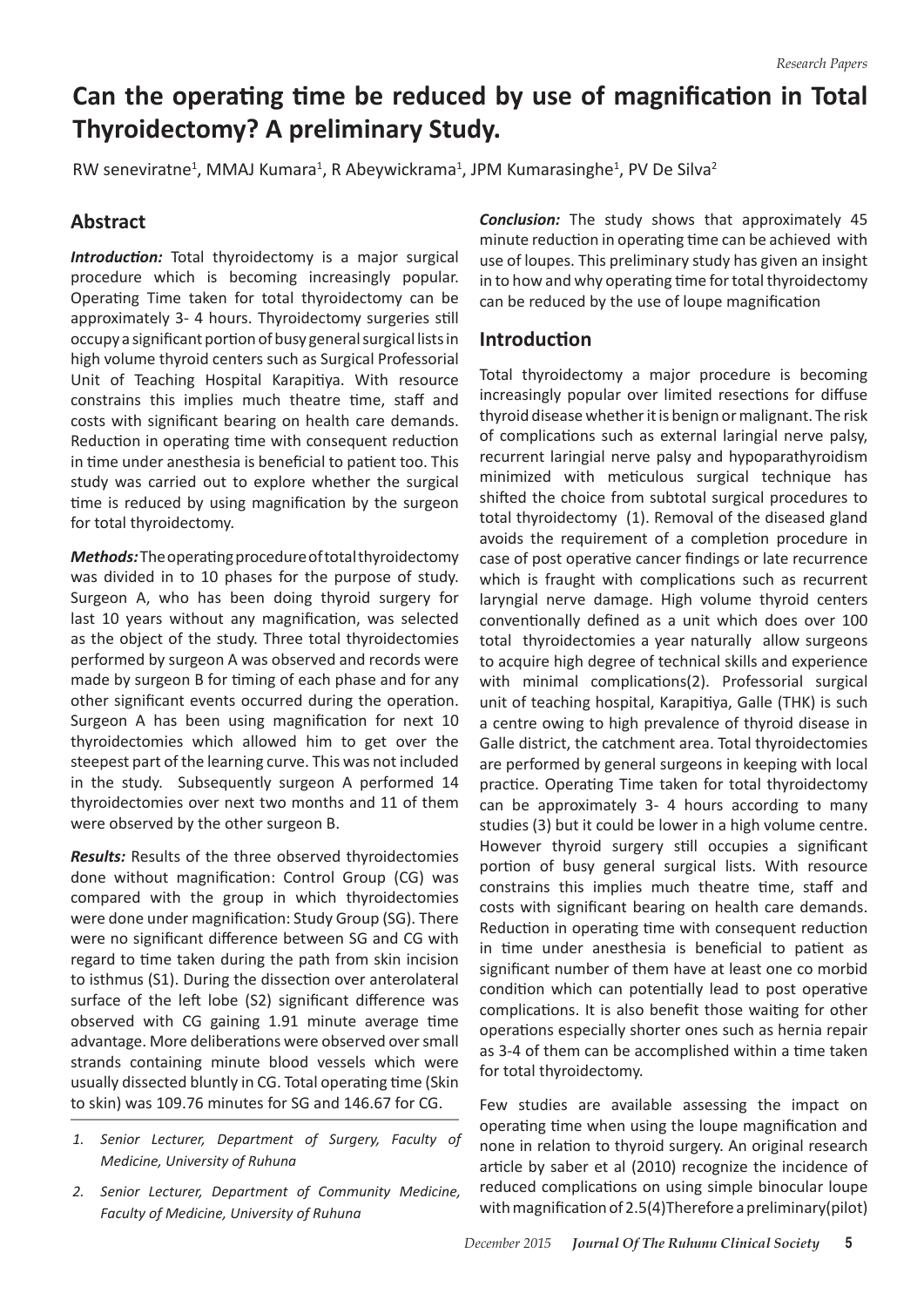#### *Research Papers*

study was designed to assess the impact of using loupe magnification on operating time without compromising safety and other factors.

the overall operating time for total thyroidectomy reduced by surgeon using magnification and which stages of the operation where the magnification have an impact.

## **Objective of the study**

This study was carried out with the objective of determine

## **Methodology**

The operating procedure of total thyroidectomy was divided in to 10 phases for the purpose of study.

| <b>Phases</b>  | From                                                                                        | To                                                                                                                               | <b>Remarks</b>                                                |  |  |  |
|----------------|---------------------------------------------------------------------------------------------|----------------------------------------------------------------------------------------------------------------------------------|---------------------------------------------------------------|--|--|--|
| S <sub>1</sub> | Commencing skin incision                                                                    | Reaching Thyroid isthmus                                                                                                         |                                                               |  |  |  |
| S <sub>2</sub> | Reaching Thyroid isthmus                                                                    | End of Dissecting anteromedail<br>surface of left lobe of thyroid                                                                | Include isolation and ligation of left<br>middle thyroid vein |  |  |  |
| S <sub>3</sub> | End of Dissecting over<br>anterolateral surface of<br>left thyroid lobe                     | End of Isolation and ligation of<br>superior pole                                                                                |                                                               |  |  |  |
| S <sub>4</sub> | Isolation and ligation of<br>superior pole                                                  | Identification of left recurrent<br>laryngeal nerve                                                                              |                                                               |  |  |  |
| S <sub>5</sub> | Identification of left recur-<br>rent laryngeal nerve                                       | Lifting of the hemi thyroid away<br>from recurrent laryngeal nerve<br>and across half of the anterior<br>surface of the trachea. | Include ligation of inferior pole                             |  |  |  |
| S <sub>6</sub> | Commencing dissection<br>over anterolateral surface<br>of right thyroid lobe                | End of dissection over anterolat-<br>eral surface of right lobe                                                                  | Include isolation and ligation of left<br>middle thyroid vein |  |  |  |
| S7             | End of dissection over<br>anterolateral surface of<br>right lobe                            | End of isolation and ligation of<br>right superior pole                                                                          |                                                               |  |  |  |
| S <sub>8</sub> | Isolation and ligation of<br>right superior pole                                            | Detection of right recurrent<br>laryngeal nerve                                                                                  | Include ligation of right inferior pole.                      |  |  |  |
| S <sub>9</sub> | Detecting right recurrent<br>laryngeal nerve                                                | Lifting of right lobe away from<br>recurrent laryngeal nerve and<br>removal of the gland                                         |                                                               |  |  |  |
| <b>S10</b>     | Lifting of right lobe away<br>from recurrent laryngeal<br>nerve and removal of the<br>gland | End of the closure of skin inci-<br>sion                                                                                         |                                                               |  |  |  |

Surgeon A, who has been doing thyroid surgery for last 10 years without any magnification was selected as the object of the study. Three total thyroidectomies performed by surgeon A was observed and records were made by surgeon B for timing of each phase and for any other significant events occurred during the operation. Surgeon A has been using magnification for next 10 thyroidectomies which allowed him to get over the steepest part of the learning curve. This was not included in the study. Subsequently surgeon A performed 14 thyroidectomies over next two months and 11 of them were observed by the other surgeon B. Surgeon B could not attend to other 3 due to work commitments. At the end of each operation surgeon A and B had a reflective discussion and recorded key issues which were later discussed together with surgeons C and D, two experienced general surgeon.

#### **Results**

Results of the three observed thyroidectomies done without magnification: Control Group (CG) were compared with the group in which thyroidectomies were done under magnification: Study Group (SG).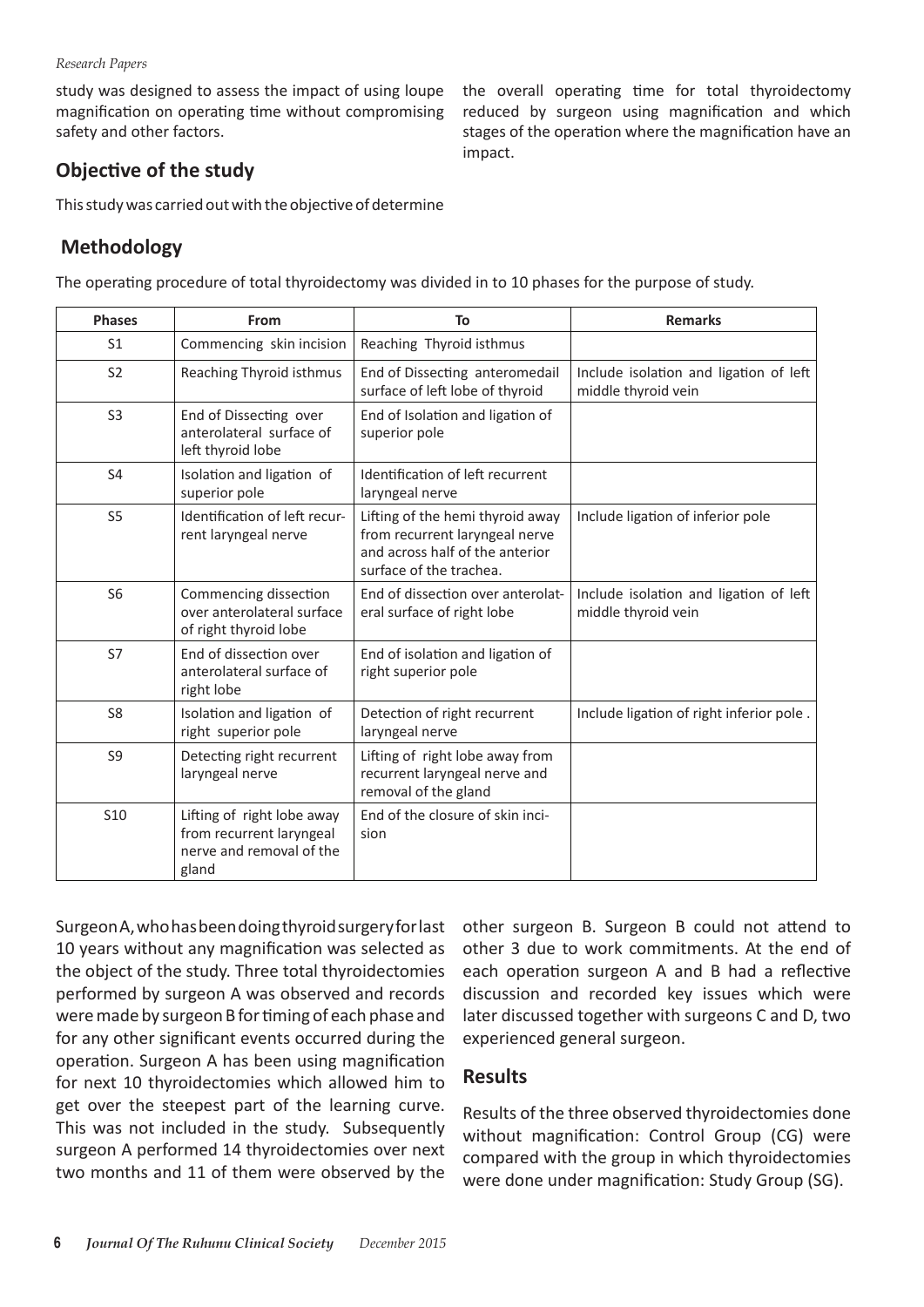## **Table 1- Study Group (SG)**

| phases         | start                                                                           | end                                                                                                                 | $\mathbf{1}$   | $\overline{2}$ | 3              | 4              | 5    | 6              | 7    | 8              | 9              | 10   | 11   | <b>TOT</b><br>study |
|----------------|---------------------------------------------------------------------------------|---------------------------------------------------------------------------------------------------------------------|----------------|----------------|----------------|----------------|------|----------------|------|----------------|----------------|------|------|---------------------|
| S <sub>1</sub> | Starting skin<br>incision                                                       | Thyroid isthmus                                                                                                     | 14             | 12             | 15.5           | 17             | 13.5 | 15             | 13   | 15             | 16             | 16.5 | 14   | 14.68               |
| S <sub>2</sub> | Thyroid isth-<br>mus                                                            | End of<br>Dissection<br>anteromedeal<br>surface of left<br>lobe of thyroid                                          | 8              | 7.5            | 8              | 8.5            | 6    | 6              | 5.5  | 8.5            | 9              | 8    | 6.5  | 7.409               |
| S <sub>3</sub> | End of<br>Dissection an-<br>teromedeal<br>surface of<br>thyroid gland           | End of Isolation<br>of superior pole                                                                                | 6              | 6.5            | 6              | 6.5            | 6.5  | $\overline{7}$ | 6    | 5.5            | $\overline{7}$ | 6    | 6.3  | 6.3                 |
| S <sub>4</sub> | Isolation of<br>superior pole                                                   | <b>Detecting RLN</b>                                                                                                | 5              | 6              | 5              | 6              | 5    | 4              | 3.5  | $\overline{4}$ | 3.5            | 4    | 4    | 4.54                |
| S <sub>5</sub> | Detecting<br><b>RLN</b>                                                         | Lifting of the<br>hemi thyroid<br>away from RLN<br>and across half<br>of the anterior<br>surface of the<br>trachea. | 17             | 18             | 16             | 17.5           | 18   | 19.5           | 19   | 19             | 20             | 21   | 18.5 | 18.5                |
| S <sub>6</sub> | Starting<br>dissection of<br>anterolateral<br>surface of<br>right lobe          | End of<br>dissection of<br>anterolateral<br>surface of right<br>lobe                                                | 7.5            | $\overline{7}$ | $\overline{7}$ | 6.5            | 6.5  | $\overline{7}$ | 6    | 7.5            | 6              | 6.5  | 5.5  | 5.636               |
| S7             | End of<br>dissection of<br>anterome-<br>deal surface<br>of right lobe           | End of isolation<br>of right superior<br>lobe                                                                       | $\overline{7}$ | 6              | 6.5            | $\overline{7}$ | 6    | 6              | 6.5  | 6.5            | 7.5            | 6    | 6.5  | 6.5                 |
| S <sub>8</sub> | Isolation of<br>right superi-<br>or pole                                        | End of Isolation<br>of right superior<br>pole                                                                       | 9              | 9              | 9              | 8              | 7.5  | 8              | 9    | 9.5            | 8              | 9    | 8.5  | 8.590               |
| S9             | Detecting<br>right RLN                                                          | Detecting right<br><b>RLN</b>                                                                                       | 16             | 17             | 17.5           | 15.5           | 18   | 19             | 17   | 16.5           | 18             | 19.5 | 17.5 | 17.40               |
| <b>S10</b>     | Lifting of<br>hemi thyroid<br>away from<br>RLN and re-<br>moval of the<br>gland | Lifting of the<br>hemi thyroid<br>away from RLN<br>and removal of<br>the gland                                      | 18             | 20.5           | 20             | 21.5           | 18.5 | 19             | 20.5 | 17.5           | 17.5           | 18.5 | 19.5 | 19.18<br>109.75     |
|                |                                                                                 |                                                                                                                     |                |                |                |                |      |                |      |                |                |      |      |                     |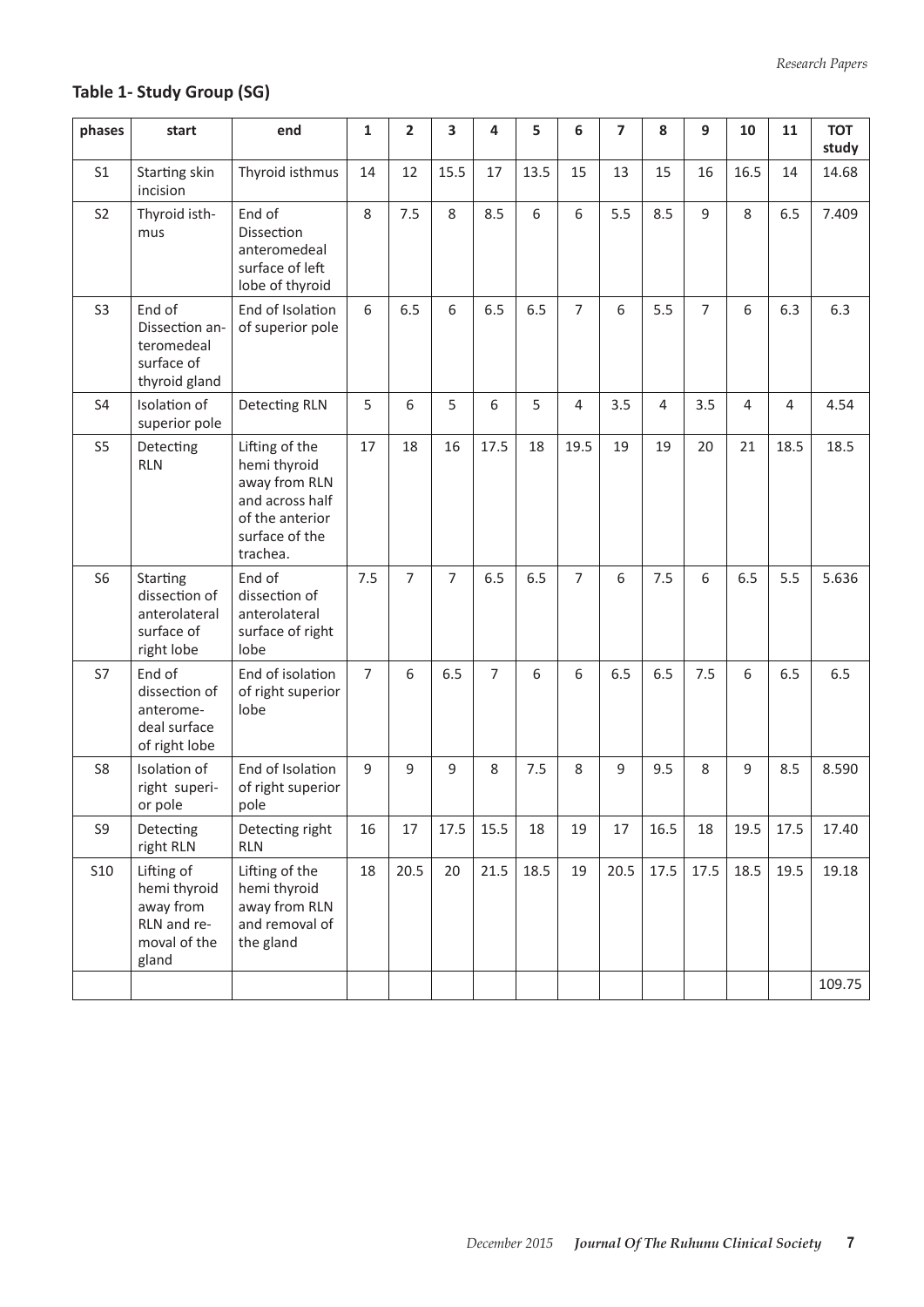#### **Table 2 - Control Group (CG)**

| <b>Stages</b>   | <b>Start</b>                                                         | End                                                                                                     | <b>P1</b> | P <sub>2</sub> | P <sub>3</sub> | Average |
|-----------------|----------------------------------------------------------------------|---------------------------------------------------------------------------------------------------------|-----------|----------------|----------------|---------|
| S <sub>1</sub>  | Commencement of skin<br>incision                                     | Reaching Thyroid isthmus                                                                                | 14        | 15             | 17             | 15.333  |
| S <sub>2</sub>  | Thyroid isthmus                                                      | End of Dissection antero lateral surface<br>of left lobe of thyroid                                     | 5         | 6              | 5.5            | 5.5     |
| S <sub>3</sub>  | End of Dissection<br>anteromedail surface<br>of thyroid gland        | End of Isolation of superior pole                                                                       | 5         | 5              | 6              | 5.333   |
| <b>S4</b>       | Isloation of superior<br>pole                                        | Detecting RLN                                                                                           | 10        | 9.5            | 11.5           | 10.333  |
| S <sub>5</sub>  | <b>Detecting RLN</b>                                                 | Lifting of the hemi thyroid away from<br>RLN and across half of the anterior<br>surface of the trachea. | 32        | 32.5           | 33.5           | 33.333  |
| S <sub>6</sub>  | Strating dissection of<br>anterolateral surface of<br>right lobe     | End of dissection of anterolateral surface<br>of right lobe                                             | 5.5       | 4.5            | 5              | 5       |
| S7              | End of dissection of<br>anterolateral surface of<br>right lobe       | End of isolation of right superior lobe                                                                 | 4.5       | 5              | 5              | 4.833   |
| S <sub>8</sub>  | Isloation of right<br>superior pole                                  | End of Isloation of right superior pole                                                                 | 15.5      | 16.5           | 15             | 15.666  |
| S <sub>9</sub>  | Detecting right RLN                                                  | Detecting right RLN                                                                                     | 30        | 29.5           | 33             | 30.833  |
| S <sub>10</sub> | Lifting of hemi thyroid<br>away from RLN and<br>removal of the gland | Lifting of the hemi thyroid away from<br>RLN and removal of the galnd                                   | 18        | 22.5           | 21             | 20.5    |
|                 |                                                                      |                                                                                                         |           |                |                | 146.666 |

There was no significant difference between SG and CG with regard to time taken during the path from skin incision to isthmus (S1). During the dissection over anterolateral surface of the left lobe (S2) significant difference was observed with CG gaining 1.91 minute average time advantage. More deliberations were observed over small strands containing minute blood vessels which were usually dissected bluntly in CG. On two occasions under magnification the dissection went beyond required margins in superior and lateral directions. Proceeding from there to isolation of superior pole (S3) saw CG ahead of SG by approximately one minute. In S4 stage the SG detected left recurrent laryngeal nerve in 4.55 minutes compared to 10.33 taken by CG. Clearance of left recurrent laryngeal nerve and lifting left lobe off the trachea in stage S5 took SG only 18.5 minutes compared to 33.33 taken by CG. More clear tissue separation and less bleeding requiring ligation were marked in SG especially near cricoid.

SG took 6.63 min compared to 5 min in CG for dissection over right anterolateral surface (Stage S6) completing task in less time compared to their left euivalant (S2). Some deliberations over minute strands which were usually managed with speedy blunt dissection were noted in SG. Isolation of right superior pole (stage S 7) took 6.5

minutes in SG compared to 4.8 in CG .Although clearance around pole was easy and bloodlessligation was difficult with surgeon struggling and looking over loupes some times. Detection of right recurrent laryngeal nerve was completed with confidence in 8.59 by SG compared to 15.67 by CG in stage S8 while clearance of gland off nerve and trachea (stage S 9) took only 17.41 in SG compared to 30.83 in CG. It was noted that CG required following many different strands before detecting the nerve and separation of nerve off the gland was technically difficult compared to left side for both groups. Variable position of right nerve was also a factor. Closure stage (S10) took almost the same time for both groups ( SG 19.18 compared to CG 20.5)

Total operating time (Skin to skin) was 109.76 minutes for SG and 146.67 for CG.

#### **Discussion**

Operating time is a much sort after and expensive commodity in developed countries. Major and major complex operations can take up long procedure times especially due to fact that they have many critical steps. Long operating times can have an adverse impact on patients undergoing surgery due to potential morbidity incurred by prolonged anesthetic time and co morbid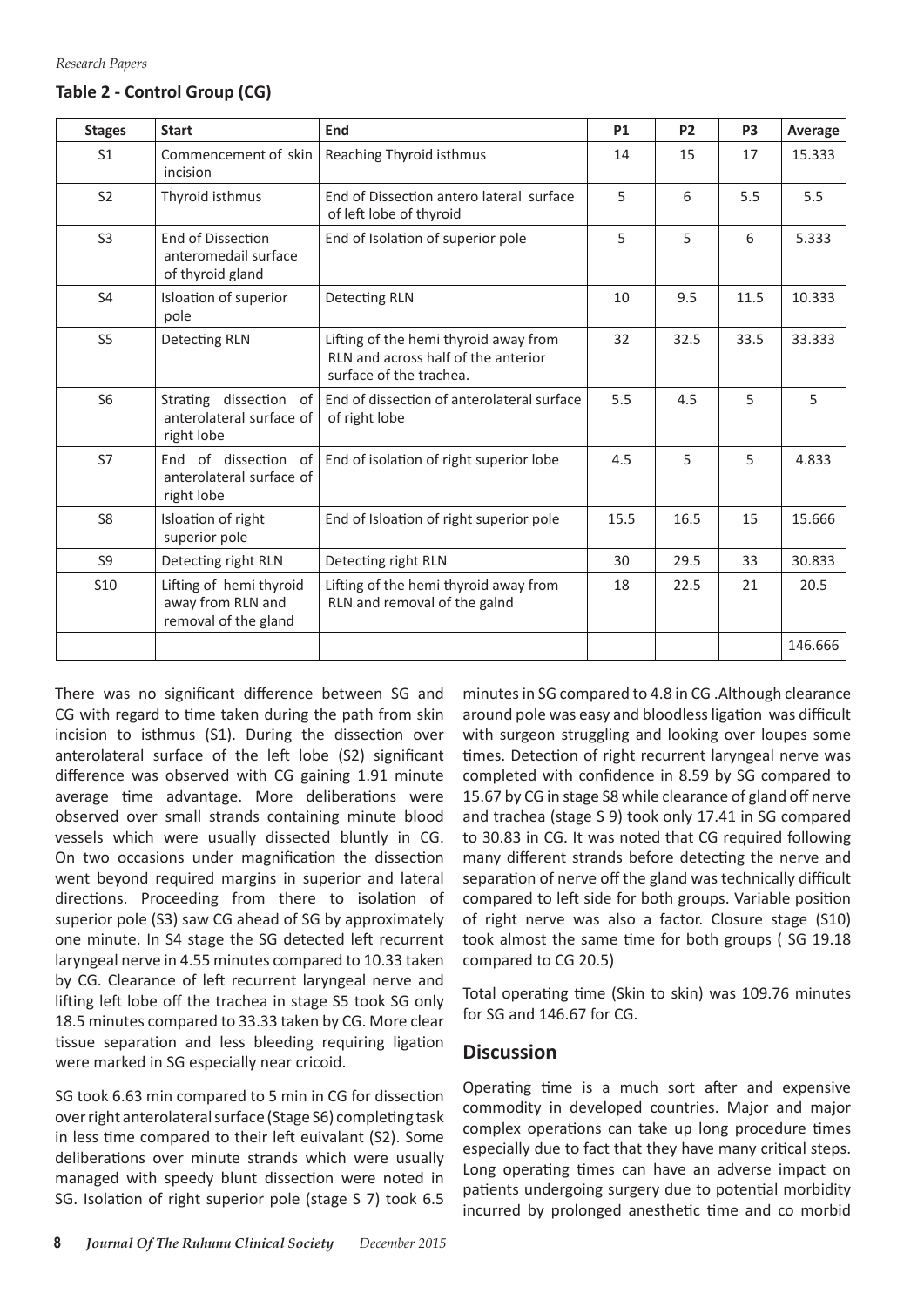conditions. Long operations can also deprive many patients awaiting minor operations of their slots in the list. Health care system should always be in the lookout for means to reduce procedure time which will benefit the patients, other patients as well as the health care system. Any surgeon is allowed to use loupe magnification in any procedure he chose to perform. Use of loupe magnification in surgery is recommended for microsurgical procedures such as repair of digital artery or facial nerve in developing countries as an alternative for expensive microscopic surgery(5). Operating microscope give magnification between six and 40 times. High powered loupes gives magnification between four and six while low powered loops offer between 2.5 and four. In addition to this much accepted role they are used by more imaginative and enterprising surgeons for wide range of tasks. Emergency clinicians have used magnification in wound debridement and suturing of facial and hand wounds (6). A comparative study of time taken for Free microvascular tissue transplantation in head using microscope and loupes have shown that operating time is shorter in loupes group(7). Bernstein et al (2013) has shown that microscope gives four times better results than loupe in digital nerve repair(8).They also showed that surgeon, his training, repair time or sutures used did not have any significant impact on the outcome, a proof of importance in magnification. Pieptu and Luchian( 2003) recommend loupes for "macromicrosurgery" procedures such as reimplantations down to palmer arch and for free flaps with vessels over 1.5 mm .However they also recommend that the surgeon should be proficient in microscope aided microsurgical procedures beforehand(9). The loupes should preferably be custom made with adjustments for interpupillary distances and corrected vision (10)

Total operating time for total thyroidectomy in SG is 109 minutes(approximately one hour and forty five minutes) compared to 147 (nearly two and half hours) clearly a significant finding even in a preliminary study.

Stage 1 to reach thyroid isthmus include mostly traction separation and blunt dissection and in a very well defined tissue plain beneath the platysma. Magnification, not surprisingly has not made much of a difference in time. Stage 2, the dissection over anterolateral surface of left lobe has taken more time for SG due to noted deliberations. Magnification make minute vessels bigger which make surgeon somewhat hesitate to cut in order to prevent significant bleeding. This adds to operating time. Similar phenomenon can make surgeons apprehensive about blood vessels and bleeding encountered during laparoscopic surgery. It is also noted in two operations that stage 2 dissection shifted beyond the limits required. The surgeon's desire for global view periodically while

operating through loupes makes him look through and over the loupes which adds to operating time. If he stays constantly in the focused view it can lead to errors in dissection including going beyond limits. Stage 3 and stage 7 separating the superior poles on either side does not show much time difference between two groups. It is likely that time saved by ease of clearance in magnified view was balanced by struggling to ligate which require more global view in SG.

The critical step in the whole procedure is finding the recurrent laryngeal nerves and dissecting the gland off it. This has led to stages of detecting and dissecting nerve off the gland take more time than any other part of the operation. Stages 4 and 8 involved detecting recurrent laryngeal nerve. Advantage of magnification was much evident with SG group gaining advantage of lesser time i.e. 4.55 to 10.33 on left and 8.59 to 15.67 on right. Overall it has taken more time to detect the nerve on right which is due to oblique angle providing variations in lay of the right nerve. Individual variations in anatomy of critical structures take more time to find them which is further increased by surgeon's apprehension. Stages 5 and 9 of lifting the lobes off the nerves with careful dissection while avoiding bleeders gives a clear advantage to magnification group maintain 17.41 as opposed to 30.83 of CG. Observation- orientation- decision- action cycle (OODI or Boyd cycle) ,first described by Colonel John Boyd of United States Airforce in 1953 has provided the framework functioning and improvement of many manufacturing ,service or administrative processes(11). Improvement of efficiency if defined as the progress divided by time taken , in a process such as piloting a plane to a destination or completing a surgical operation can be achieved by reducing the time taken for any components of the cycle. Reverse is also true. If the time taken for a process is reduced through a change which was deliberate or inadvertent thus improving efficiency, a critical analysis should be made to find what has made the difference at which stage which has given the favored outcome. In this study comparing SG and CG, it is clear that significant time advantages gained by SG with improved observation via loupes in stages of 4,5,8 and 9 has more than offset the comparative time disadvantages in certain other steps. Stages where impact of observation is minimal showed no significant difference in comparison.

Surgeon's posture was better in SG although periodic adjustments to clear the lenses and maintain a constant gap between the lenses and operating field added some procedure time during many stages. It was also noted that struggling with ligation of structures and certain gross movements were more in SG group due to reduced global vision.